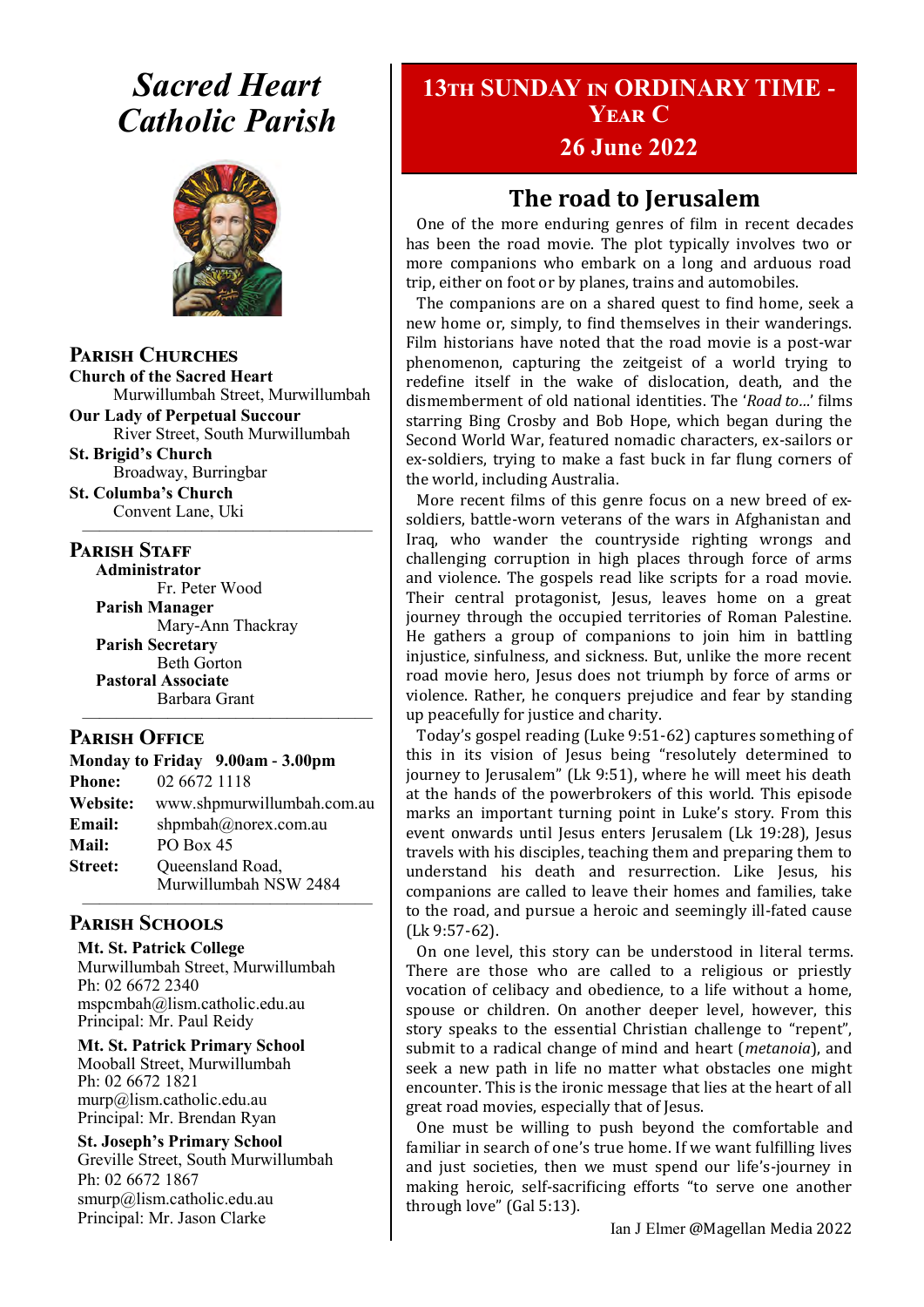# This week in the Parish

| Sunday 26     | <b>13TH SUNDAY IN ORDINARY TIME - Yr C</b><br>PETER'S PENCE & APOSTLESHIP OF THE SEA SUNDAY<br>8:00 am - Mass<br>10:00 am - Mass<br>11:15 am - Baptism             |
|---------------|--------------------------------------------------------------------------------------------------------------------------------------------------------------------|
| Tuesday 28    | 5:30 pm - Mass                                                                                                                                                     |
| Wednesday 29  | Sts. PETER and PAUL, apostles<br>5:30 pm - Mass                                                                                                                    |
| Thursday 30   | 8:15 am - Mass<br>12 noon - Legion of Mary - Parish Meeting Centre                                                                                                 |
| Friday 1 July | Exposition - because of Requiem Mass today<br>Exposition of the Blessed Sacrament is cancelled<br>12:30 pm - Requiem Mass for Pat Flack                            |
| Saturday 2    | 9:00 am - Rosary - Sacred Heart Church<br>6:00 pm - Vigil Mass                                                                                                     |
| Sunday 3      | <b>14TH SUNDAY IN ORDINARY TIME - Yr C</b><br>Aboriginal and Torres Strait Islander Sunday<br>Reconciliation: 7:30am - 7:50pm<br>8:00 am - Mass<br>10:00 am - Mass |

### HOUR FOR PRIVATE PRAYER

Each Tuesday & Wednesday from 4:30 pm

#### **Wednesday Word**

Copies of Wednesday Word, with this weekend's readings, are available for you in the Church.

#### **RECONCILIATION**

Saturday: 5.30 pm - 5.50 pm Sunday: 7.30 am - 7.50 am

#### **CHILDREN'S LITURGY**



**Children's Liturgy this Sunday is held at the 8am Mass each week.** 

All primary school aged children are welcome come along & join in.

#### **BAPTISM**: Please welcome **Liam Morgan Reading** to our faith community.



## **Consecration of Homes To Sacred Heart**



Would you like to request your home to be Consecrated to the Most Sacred Heart of Jesus?

Please phone the Parish Office (6672 1118) to book in, and to arrange a time.

## **Peter's Pence Collection**



Today is the Peter's Pence Collection, a worldwide collection that supports the charitable works of Pope Francis. Funds from this collection help victims of war, oppression, and natural disasters.

Take this opportunity to join with Pope Francis and be a witness of charity to our suffering brothers and sisters, thank you.

Envelopes are available in the Church.

#### **First Holy Communion**

Congratulations to the children who received Holy Communion for the first time. What a wonderful celebration!

We thank parents, teachers and catechists who helped prepare the children for this special occasion. We also thank parishioners who served morning tea to the children, their families and parishioners.

## **Please Pray For:**

#### **Recently Deceased**:

Pat Flack, Betty Bridekirk, Sr Francesca Ryder, Nicoletta Zuecker, Alice Warne

**Anniversaries:**  Ethel Dignan

#### **Those Who Are Sick:**

Leah Ryder, Maureen McCabe, Kay Bewes, Lachlan Gallagher, Baby Harry Partridge, Mark Hanna, Deb Craig, Fr Anthony Lemon, James Wallace

## **Reading Roster | Year C**

#### **2/3 July | 14th Sunday in Ordinary Time**

- 6 pm Margaret Mumford
- 8 am Philomena Zambelli
- 10 am Mary-Ann Thackray

## *Readings for the next week:*

**14 Sunday in Ordinary Time - Yr C**  Is 66:10-14; Gal 6:14-18; Lk 10:1-12, 17-20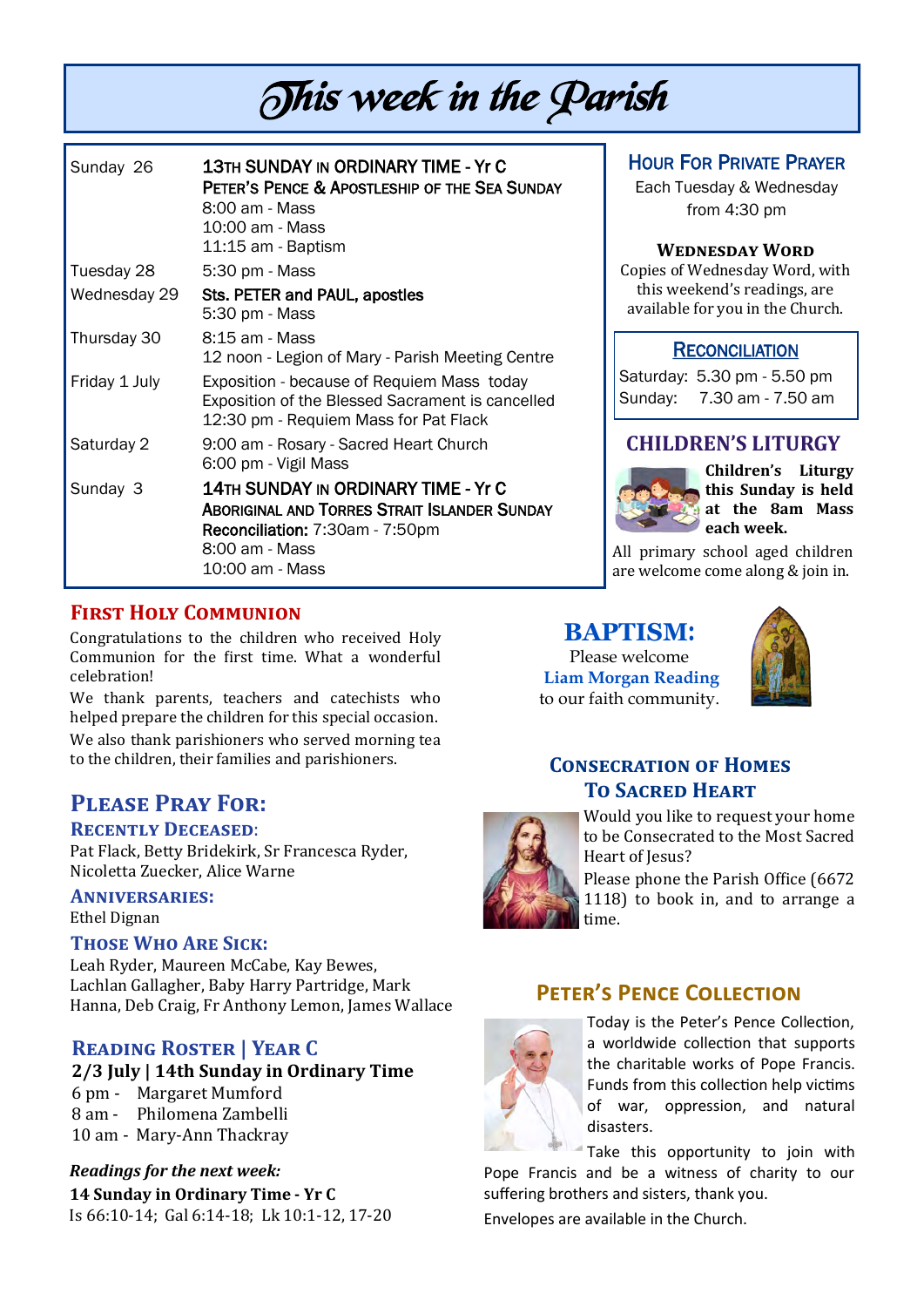

## **10TH WORLD MEETING OF FAMILIES 22-26 June**

*"Family Love: a vocation and a path to holiness"*

Every three years since 1994, the Church has celebrated the World Meeting of Families in a different city of the world. This year the event is hosted by the Diocese of Rome with Pope Francis leading special celebrations. However, the Holy Father has also asked that the World Meeting of Families be celebrated concurrently in every diocese of the world in 2022.

The World Meeting of families is intended to highlight family love as a vocation and as a way of holiness, so as to understand and share the profound and salvific meaning of family relationships in daily life.

Find out more at: [www.family.catholic.org.au.](https://www.family.catholic.org.au/)

## **Sts Peter & Paul**



On June 29 the Church celebrates the feast day of Sts. Peter & Paul. Together, the two saints are the founders of the See of Rome, through their preaching, ministry and martyrdom there.

Peter, who was named Simon, was a fisherman of Galilee. Jesus gave him the name Cephas (Petrus in Latin), which means 'Rock,' because he was to become the rock upon which Christ would build His Church. Peter led the Apostles as the first Pope and ensured that the disciples kept the true faith.

St. Peter spent his last years in Rome, leading the Church through persecution and eventually being martyred under Nero in the year 64. He was crucified upside-down at his own request, because he claimed he was not worthy to die as his Lord. He was buried on Vatican hill, and St. Peter's Basilica is built over his tomb.

**Paul** was the Apostle of the Gentiles. His letters are included in the writings of the New Testament, and through them we learn much about his life and the faith of the early Church.

Before receiving the name Paul, he was Saul of Tarsus, a Jewish pharisee who zealously persecuted Christians in Jerusalem. Scripture records that Saul was present at the martyrdom of St. Stephen.

Saul's conversion took place on his way to Damascus to persecute the Christian community there. Continuing on to Damascus, he was baptized. He took the name Paul and spent the remainder of his life preaching the Gospel tirelessly to the Gentiles of the Mediterranean world.

Paul was imprisoned and taken to Rome, where he was beheaded in the year 67. He is buried in Rome in the Basilica of St. Paul Outside the Walls.

## **Planned Giving Renewal 2022-2023**

#### *Give and it shall be given unto you, a full measure…overflowing." Luke 6:38*

Thank you to everyone who donates financially to the Parish and Clergy Fund. Your continued support is much appreciated and helps us not just to keep the lights on but your donation enables us to strengthen our Parish mission to love God; to love others and to grow disciples in our local community.

If you are new to the Parish and would like to participate in our planned giving program, please contact the Parish Office. We welcome your support of the parish.

Planned Giving envelopes for 2022-2023 are ready for collection this weekend. Please note that many of you have been issued with a new Planned Giving Number – families who use planned giving envelopes have been reissued numbers between 1-120 and those using EFT for their planned giving now have reference numbers between 121-140.

We encourage you to pop your cash or planned giving envelope donations into the collection plates as you arrive at Mass or as you are leaving Mass as the plates are no longer "passed around".

Thank you again for your generous support of our parish and our priests.